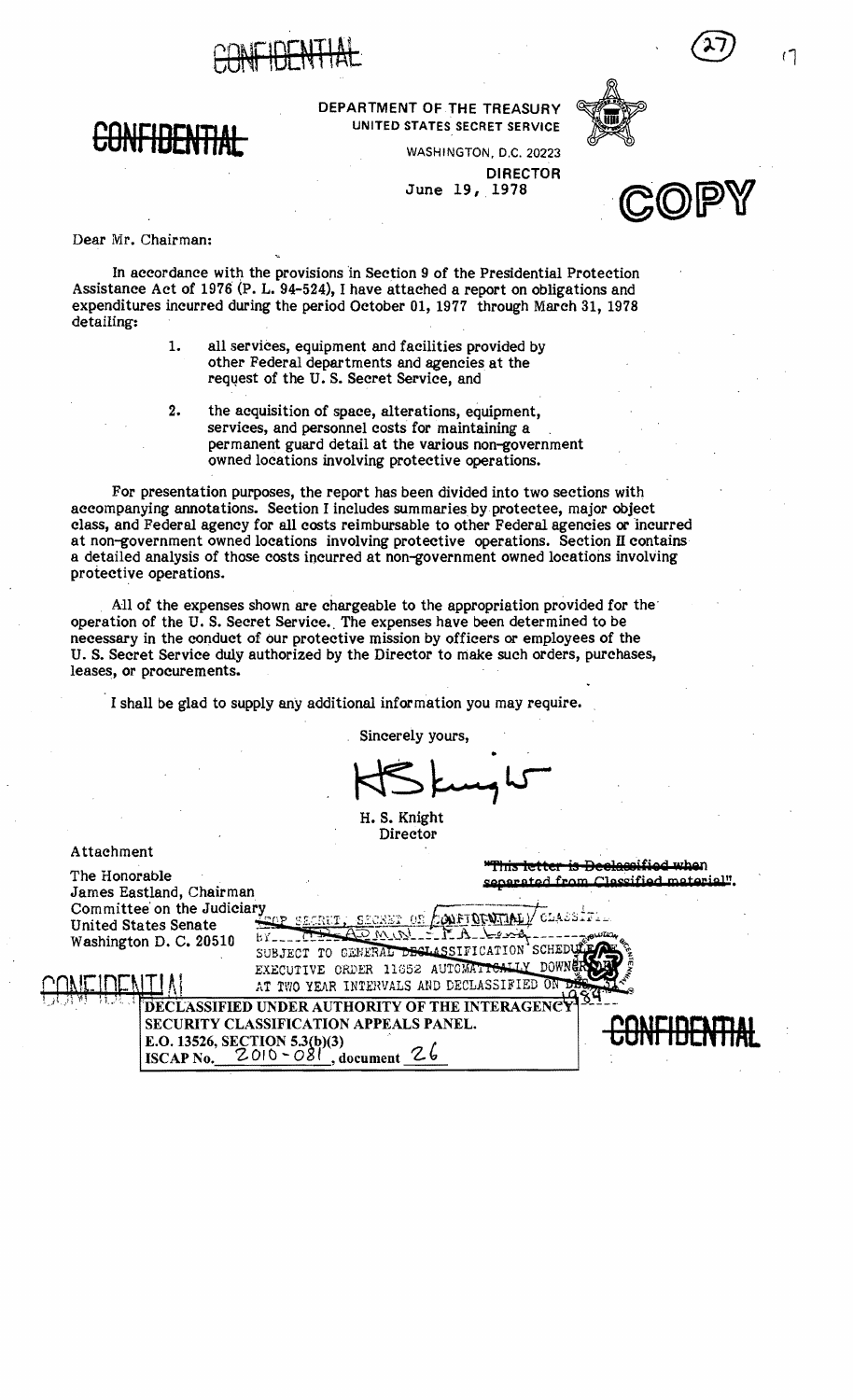#### Department of the Treasury

f

#### United States Secret Service

Report of Costs Incurred by the United States Secret Service Under the Provisions of The Presidential Protection Assistance Act (P. L. 94-524) During the Period October 1, 1977 through March 31, 1978

SECRET, SECRET OR CONFIDENTIAL) CLASSIFIT  $T<sub>0</sub>$ BY-24-ASSERT OR CONFIDENTIAL) CL - i SUBJECT TO CENERAL DECLASSIFICATION SCHEDULE EXECUTIVE ORDER 11652 AUTOMAKES CALLY DOWNGRAD.<br>AT TWO YEAR INTERVALS AND DECLARED DOWNGRAD. AT TWO YEAR INTERVALS AND DECLASSIFIED ON DEC.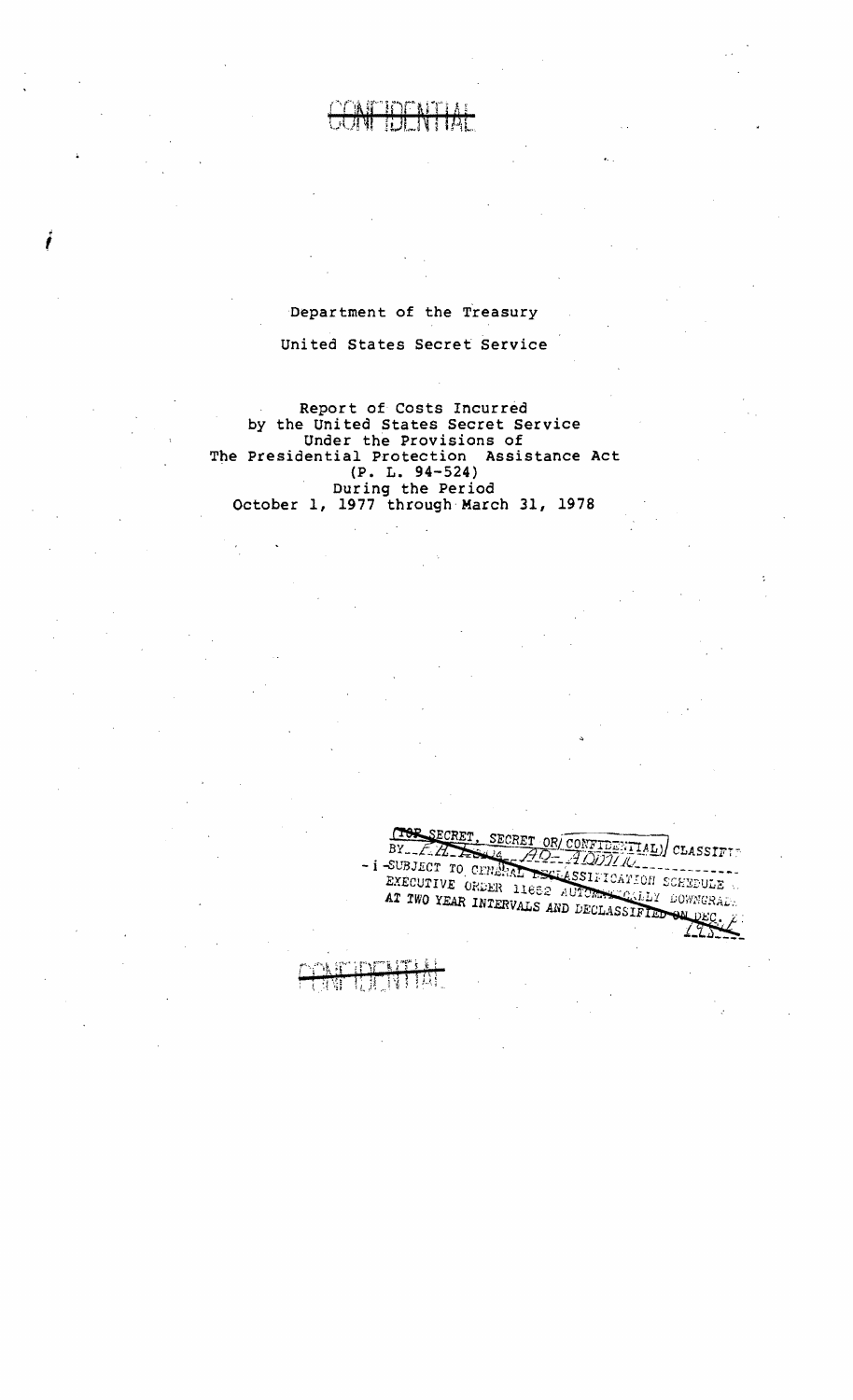## DEPARTMENT OF THE TREASURY UNITED STATES SECRET SERVICE PRESIDENTIAL PROTECTION ASSISTANCE ACT OF 1976

 $\ddot{\mathbf{r}}$ 

#### TABLE OF CONTENTS

 $\ddot{\phantom{a}}$ 

| Section No. | Title                                                 | Page |
|-------------|-------------------------------------------------------|------|
| т           | Introduction                                          |      |
|             | Summary By Protectee<br>Table I-A                     | 2    |
|             | Summary By Major Object Class<br>Table I-B            | 5    |
|             | Summary By Federal Agency<br>Table I-C                | 7    |
| IJ          | Introduction                                          | 10   |
|             | Detail By Non-Government Owned Location<br>Table II-A | 11   |
|             | Detail By Major Object Class<br>Table II-B            | 12   |

-ii

主义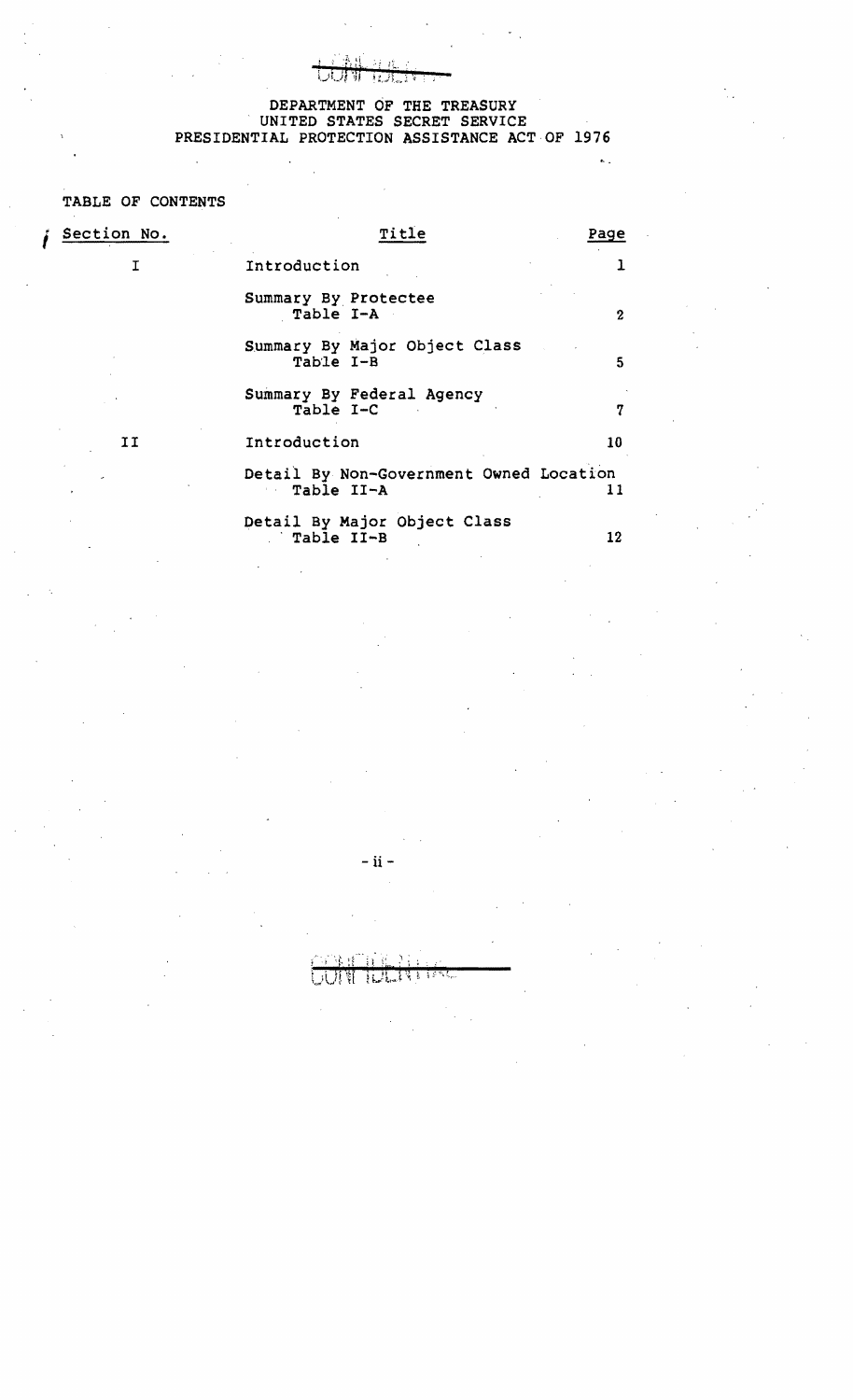SECTION I

## Introduction

*i* 

Section I presents summaries by protectee, Federal departments and agencies, and major object class for all costs reimbursable to other Federal departments and agencies or incurred at non-government owned locations involving protective operations. The accompahying annotations are an integral part of this section.

 $-1$  -

ប្រាំ ៖ }ំ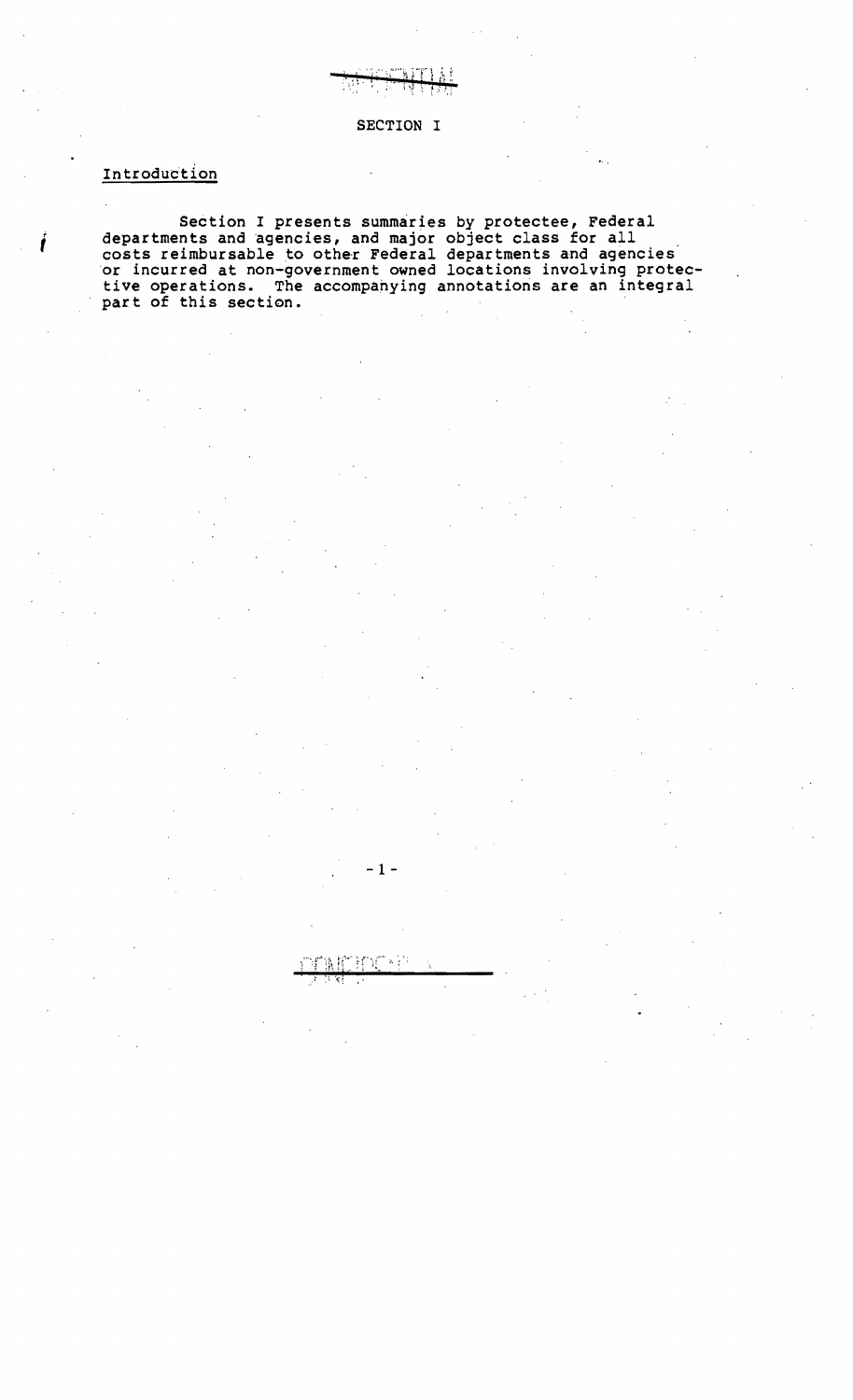## TABLE I-A

# Summary by Protectee of .. Costs Incurred During the

## Period Oct. 01, 1977 through Mar. 31, 1978

| Protectees                                                                | Obligations | Expenditures* |
|---------------------------------------------------------------------------|-------------|---------------|
| Secretary Blumenthal                                                      | 81,659      | - 0           |
| President and Mrs. Carter                                                 | 266,335     | 151,224       |
| Amy Carter                                                                | 228         | 107           |
| Jack Carter                                                               | 70,112      | 60,897        |
| Jeff Carter                                                               | 1,128       | $-0 -$        |
| Chip Carter                                                               | 1,394       | 454           |
| Mrs. Eisenhower                                                           | 55,876      | 48,956        |
| Mr. and Mrs. Ford                                                         | 210,511     | 98,916        |
| Mrs. Johnson                                                              | 112,344     | 97,433        |
| Vice Président and Mrs. Mondale                                           | 3,696       | 315           |
| Mr. and Mrs. Nixon                                                        | 154,771     | 133,013       |
| Mrs. Truman                                                               | 29,779      | 24,844        |
| Foreign Dignitaries                                                       | 101,914     | 8,776         |
| Temporary Official Residence of the<br>Vice President - Naval Observatory | 10,000      | 0 -           |
| White House Complex                                                       | 34,121      | 11,786        |
| Total This Period                                                         | 1,133,868   | 636,721       |

Cash Disbursements

I

*t* 

 $-2-$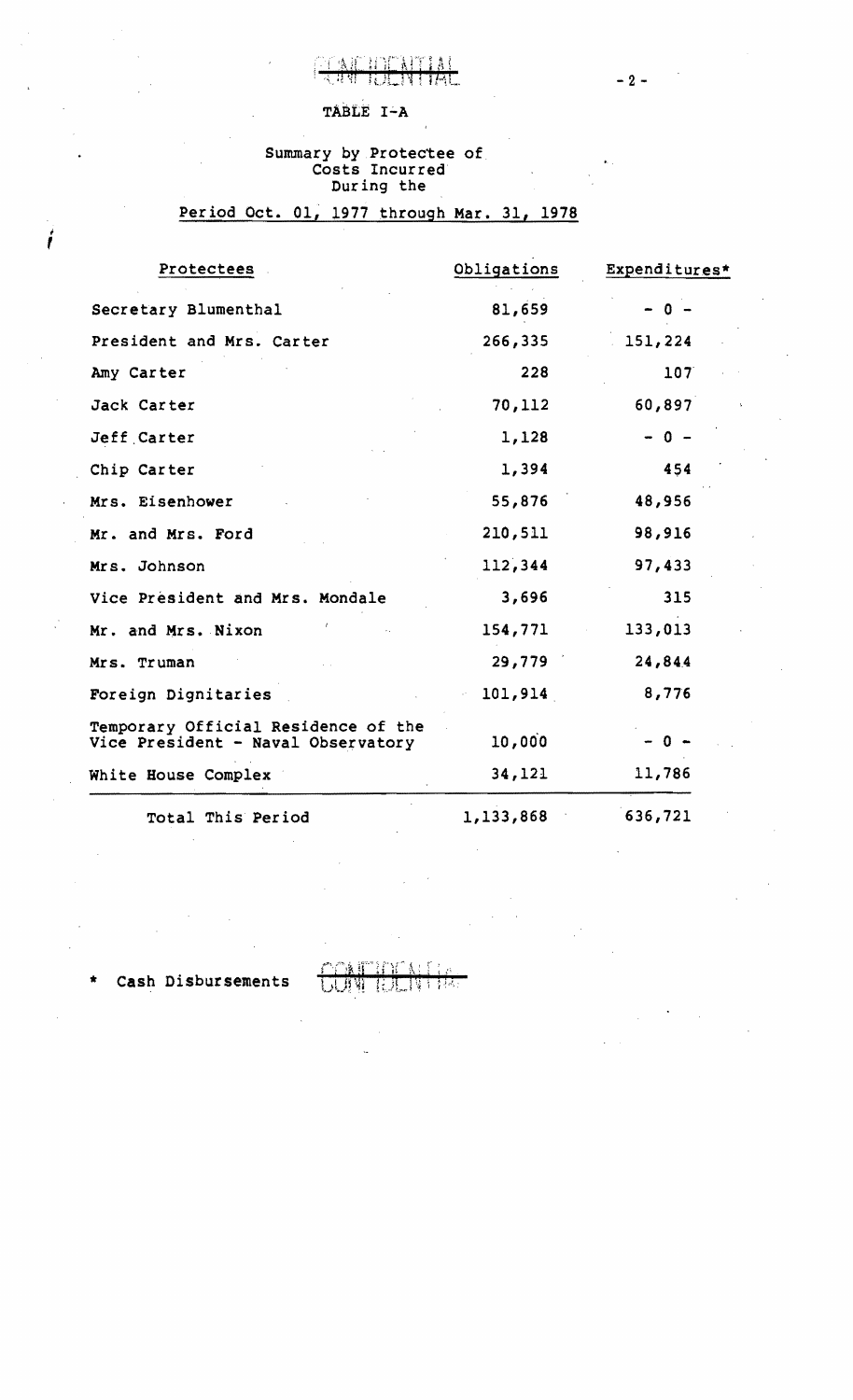TABLE  $I - A$ .

Table I-A presents summaries for all costs reimbursable to other Federal departments and agencies as well as those incurred directly by the Secret Service at non-government owned locations involving protective operations by protectee. The detail of this summary is comprised primarily of the following:

Secretary Blumenthal - Costs of assistance provided  $\frac{1}{1}$  from 0ctober 01, 1977 thru March 31, 1978.

I

 $\overline{\mathrm{T}}$ 

- President and Mrs. Carter Costs of assistance provided from October 01, 1977 thru March 31, 1978 and costs of maintaining a primary protective site and guard detail at Plains, Georgia from Octobet 01, 1977 thru March 31, 1978.
- Amy Carter Costs of assistance provided from October 01, 1977 thru March 31, 1978.
- Jeff Carter Costs of assistance provided from October 01, 1977 thru March 31, 1978.
- Jack Carter Costs of assistance provided from October 01, 1977 thru March 31, '1978 and costs of maintaining a primary protective site and guard detail at.Calhoun, Georgia from October 01, 1977 thru March 31, 1978.
- Chip Carter Costs of assistance provided from October 01, 1977 thru March 31, 1978.
- Mrs. Eisenhower Costs of assistance provided from October 01, 1977 thru March 31, 1978 and costs of maintaining a primary protective site and guard detail at Gettysburg, Pennsylvania from October 01, 1977 thru March 31, 1978.
- Mr. and Mrs. Ford Costs of assistance provided from October 01, 1977 thru March 31, 1978: costs of maintaining and dismantling a temporary protective site and guard detail at Ranqho Mirage, California from October 01, 1977 thru March 18, 1978; and costs of establishing and maintaining a primary protective site and guard detail at Rancho Mirage, California (quard detail deployed March 18, 1978 thru March 31, 1978).
- Mrs. Johnson Costs of assistance provided from October 01, 1977 thru March 31, 1978 and costs of maintaining a primary. protective site and guard detail at the LBJ Ranch, Texas from October 01, 1977 thru March 31, 1978.

All services, equipment, and facilities provided by other Federal departments and agencies at the request of the U.S. Secret Service under the provisions. of the presidential Protection Assistance Act of  $1976$  are referred to as "assistance provided".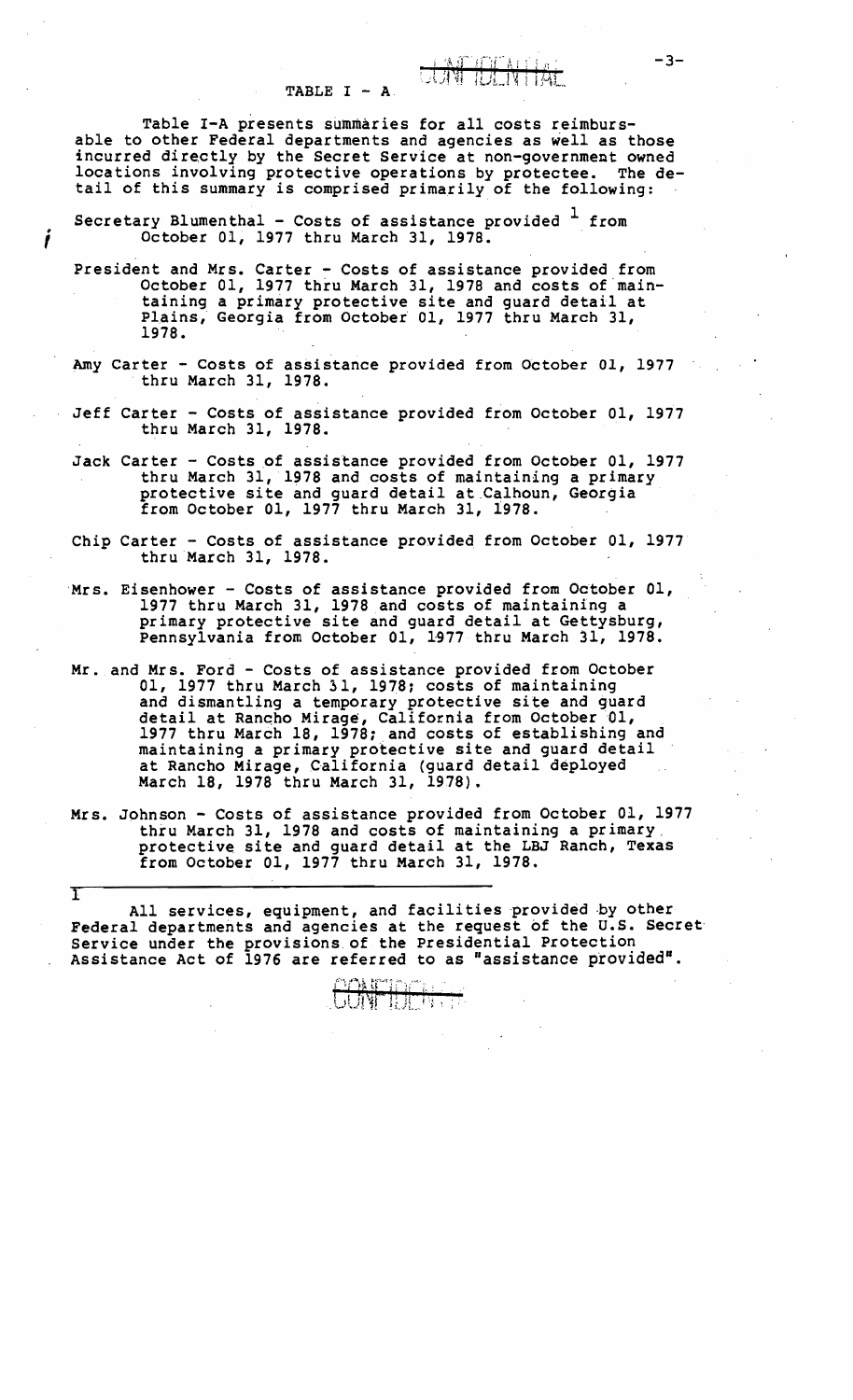Vice President and Mrs. Mondale - Costs of assistance provided from October 01, 1977 thru March 31, 1978.

 $-4-$ 

- Mr. and Mrs. Nixon Costs of assistance provided from October 01, 1977 thru March 31, 1978 and costs of maintaining a primary protective site and guard<br>detail at San Clemente, California from October<br>01, 1977 thru March 31, 1978.
- Mrs. Truman Costs of assistance provided from October 01, 1977 thru March 31, 1978 and costs of maintaining a primary protective site and guard detail at Independence, Missouri from October 01, 1977 thru March 31, 1978. .
- Foreign Dignitaries Cost of assistance provided from October 01, 1977 thru March 31, 1978.

Temporary Official Residence of the Vice President - Naval Observatory - Costs of permanent assistance provided from October 01, 1977 thru March 31, 1978.

White House Complex - Costs of permanent assistance pro-<br>vided from October 01, 1977 thru March 31, 1978.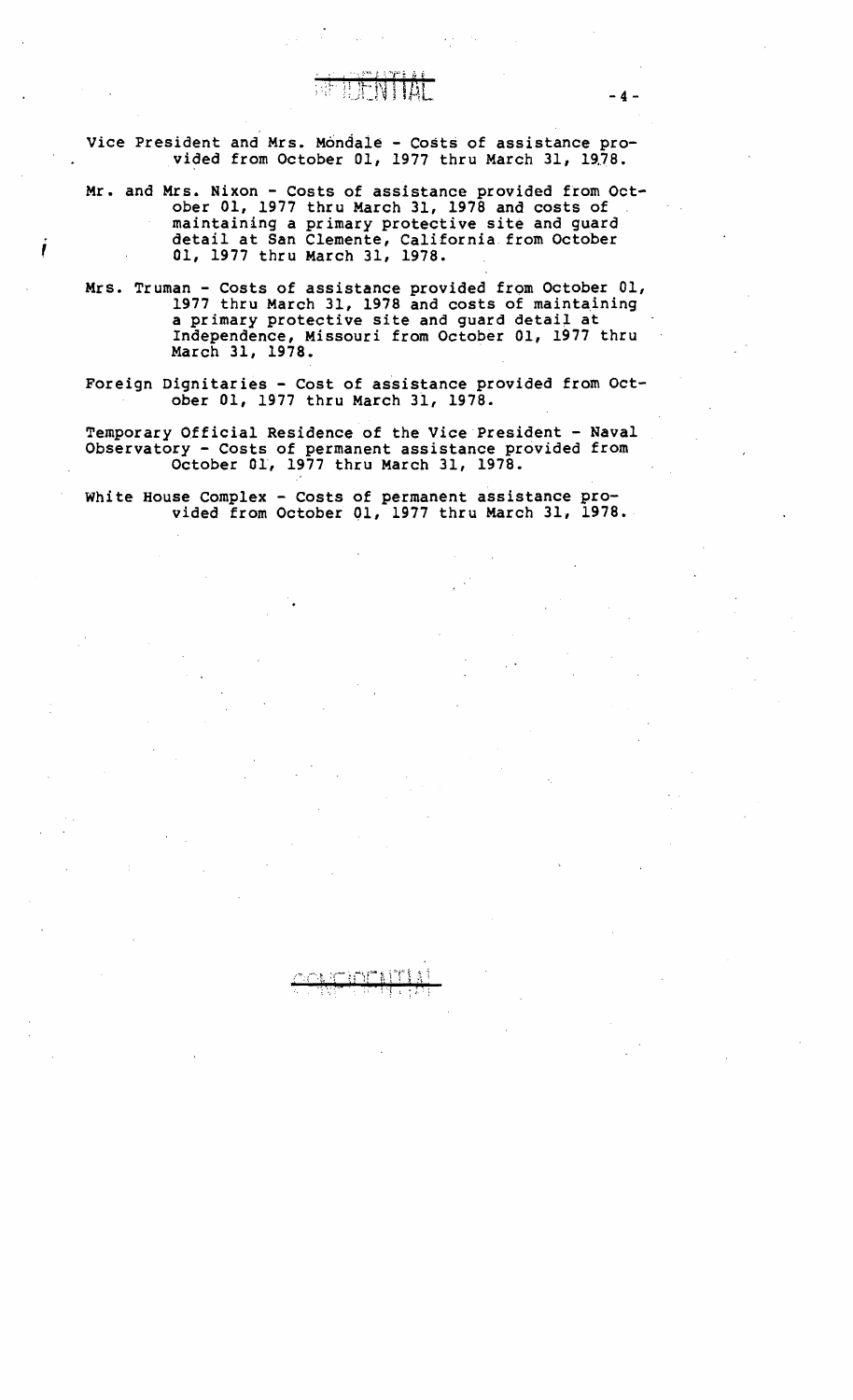

 $-5 -$ 

#### TABLE I-B

#### Summary by Major Object Class of Costs Incurred During the Period Oct. 01, 1977 through March 31, 1978

| Object Class                          | Obligations | Expenditures* |
|---------------------------------------|-------------|---------------|
| Personnel Compensation                | 594,338     | 495,275       |
| Personnel Benefits                    | 39,610      | 34,963        |
| Travel & Transportation of<br>Persons | 327,265     | 34,429        |
| Transportation of Things              | $-0 -$      | $0 -$         |
| Rent, Communications & Utilities      | 105,089     | 67,930        |
| Other Services                        | 57,198      | 2,162         |
| Supplies & Materials                  | 224         | 103           |
| Equipment                             | 10,144      | 1,859         |
| Total This Period                     | 1,133,868   | 636,721       |

#### Cash Disbursements

I

.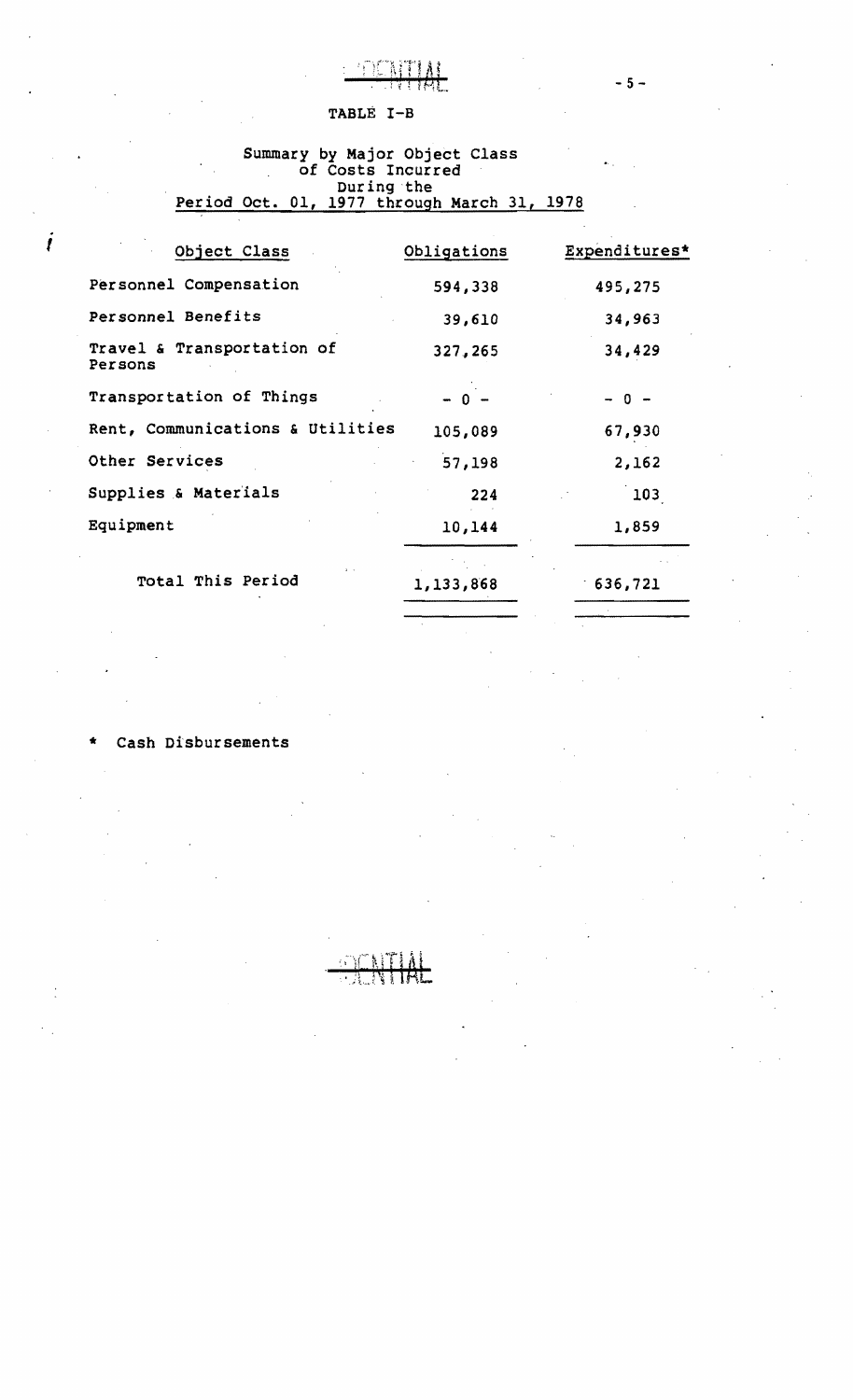#### TABLE I - B

武乱 过起 的一口

Table I - B presents summaries by major object class for a'll costs reimbursable to other Federal Departments and agencies as well as those incurred directly by the Secret Service at nongovernment owned locations involving protective operations. For<br>reporting purposes, the costs of assistance from other agencies, which are classified in the account of the Secret Service as<br>"Services of Other Agencies" have been distributed to the various object classes. The detail of this summary is comprised primarily of the following:

- Personnel Compensation Costs (salaries, night differential, holiday pay, premium pay and overtime pay) of maintaining a permanent guard detail at non-government owned protective locations and costs (overtime pay) of assistance provided by other Federal departments and agencies, with the exby other Federal departments and agencies, with the ex-<br>ception of U. S. Military personnel, in support of U. S. Secret Service protective operations.
- Personnel Benefits Costs (retirement, health insurance, life insurance and FICA) of maintaining a permanent guard detail at non-government owned protective locations. .
- Travel and Transportation of Persons Costs (transportation, lodging arid per.diem) of assistance provided in support of U. S. Secret Service protective operations.
- Transportation of Things Costs of assistance provided in support of U. S. Secret Service protective operations.
- Rent, Communications and Utilities Costs of assistance provided in support of U. S. Secret Service protective communications and costs of maintaining a protective site at the various protective locations.
- Other Services Costs ( alterations, renovations and miscellaneous contractual services) of maintaining a protective site at the various protective locations.
- Supplies Costs of assistance provided in support of U. S. Secret Service protective operations.

Equipment - Costs of assistance provided in support of U. S. Secret<br>Service protective operations and costs of maintaining<br>a protective site at the various protective locations.

标准制出机 **Elections** 8 5 30

 $-6 -$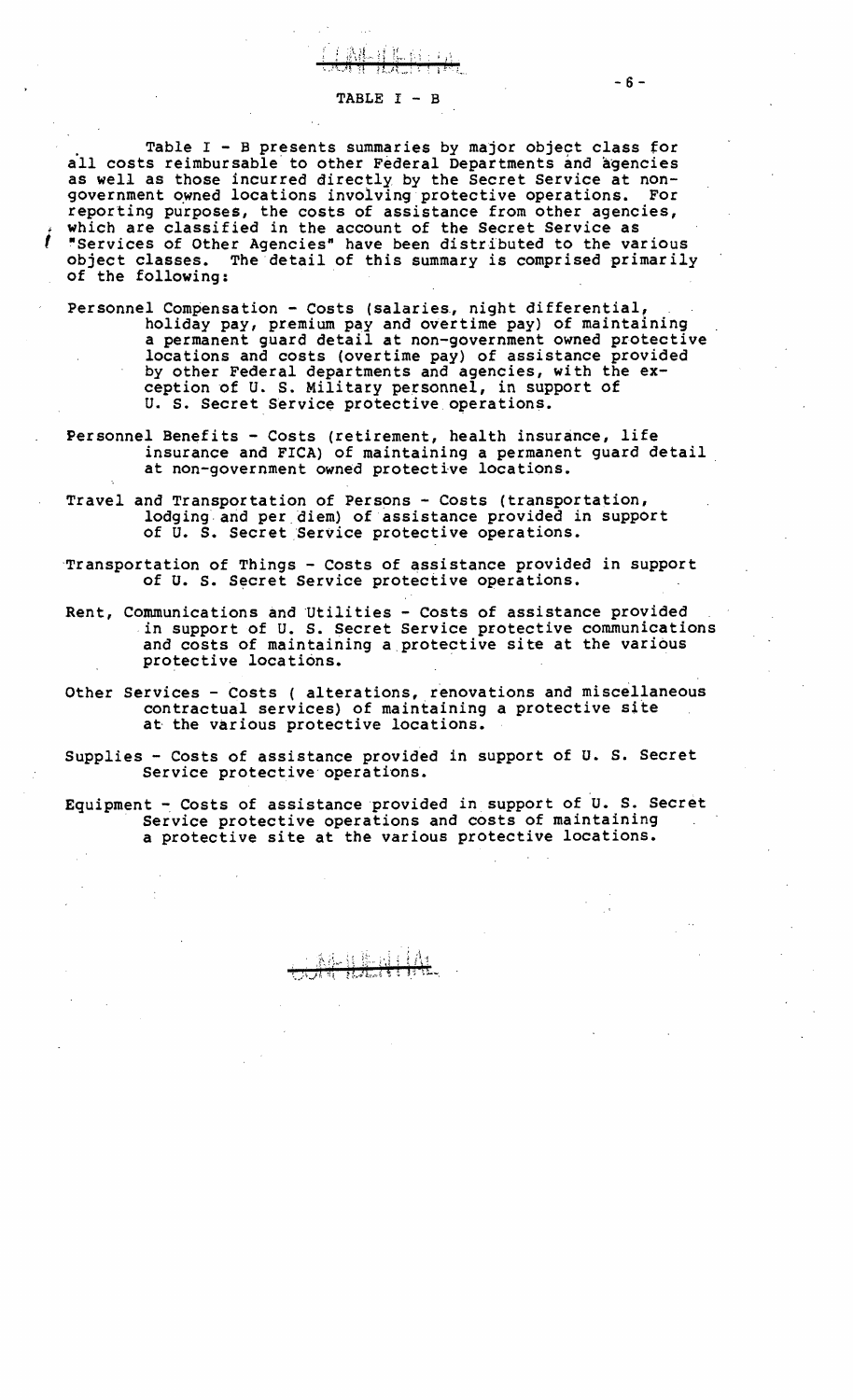#### TABLE I-C

FRIESTRAN

प्राप्त

 $\omega = \omega \rightarrow \omega \tau$ 

#### Summary by Federal Agency of Costs Incurred During the  $\frac{1}{2}$ Period Oct. 01, 1977 through March 31,-1978

 $1656$  and  $8.317\%$ 

| Federal Agency                                      | Obligations        | Expenditures* |
|-----------------------------------------------------|--------------------|---------------|
| Department of Defense<br>U. S. Air Force            |                    | 3,823         |
| U.S. Army                                           | 113,797<br>175,223 | 12,766        |
| U.S. Navy<br>U. S. Defense Communications           | 12,088             | -80           |
| Agency                                              | 97,364             | 54,308        |
| Department of the Interior<br>National Park Service | 27,731             | -0            |
| Department of Justice<br>Drug Enforcement Agency    | 909                | - 0 -         |
| Department of State<br>. Foreign Services           | 23,950             | - 0 -         |
| Department of Transportation<br>U. S. Coast Guard   | 500                | 0 –           |
| General Services Administration                     | 47,995             | 12,936        |
| Department of the Treasury<br>U. S. Secret Service  | 634,311            | 552,808       |
| Total This Period                                   | 1,133,868          | 636,721       |
|                                                     |                    |               |

र न प्रश

Ĥ

#### Cash Disbursements

 $-7-$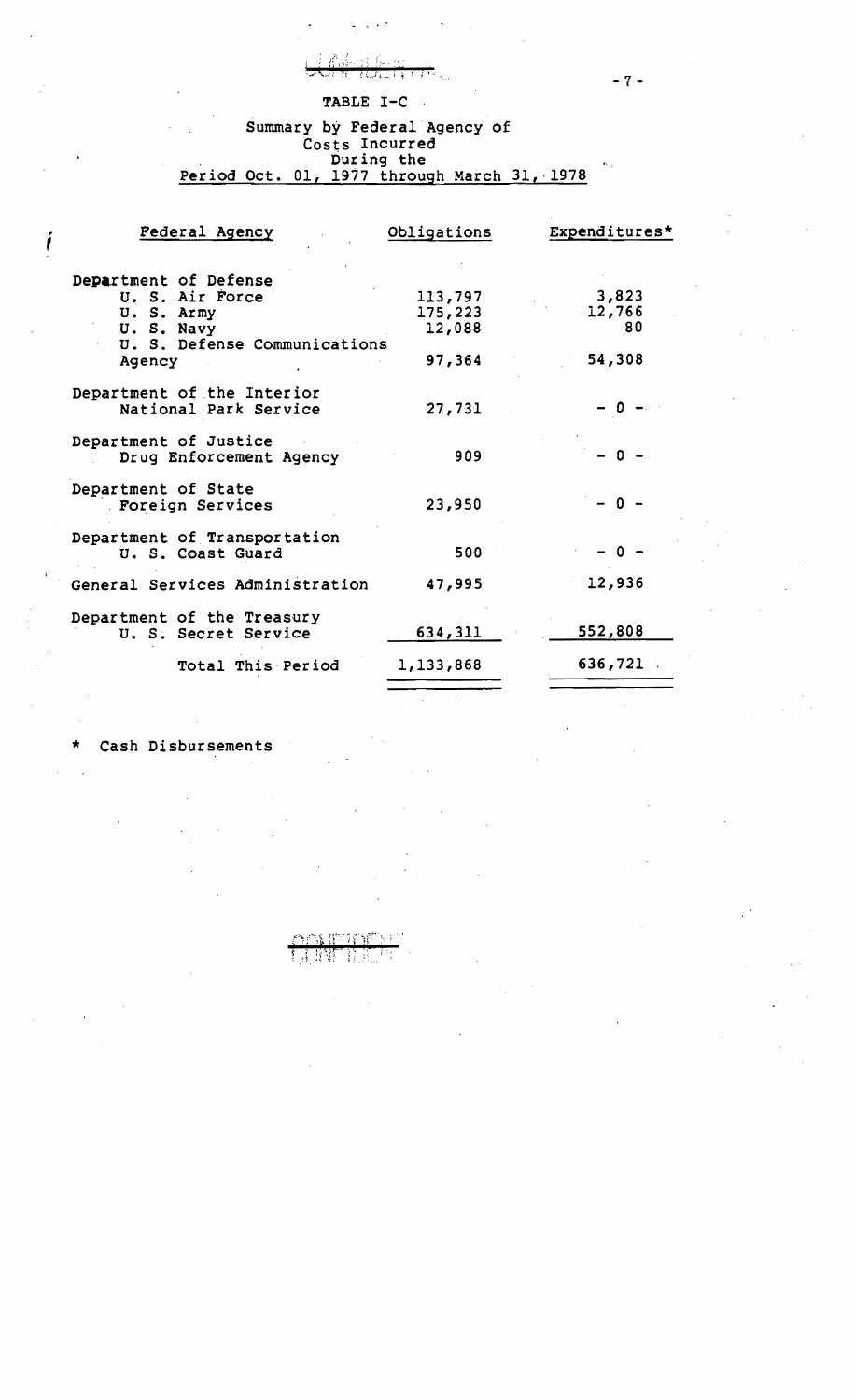

 $TABLE I - C$   $-8$  -

Table I - C presents summaries for all costs reimbursable to other Federal Departments and agencies as well as those incurred directly by the Secret Service at non-government owned locations involving protective operations by Federal departments and agencies. The detail of this summary is comprised primarily of the following:

Department of Defense

U. S. Air Force - Costs (Travel and Transportation of Persons and Transportation of Things) of assistance provided in support of U. S. Secret Service protective<br>operations.

U. S. Army - Costs (Travel and Transportation of Persons) of assistance provided the U. S. Secret Service in explo-<br>sive ordnance detection.

U. S. Navy - Costs (Travel and Transportation of Persons) of assistance provided the U. S. Secret Service in explosive ordnance detection and costs (Equipment and Other Services) of maintaining a protective site at the Temporary Official Residence of the Vice President at the Naval Observatory, Washington, D. C. .

U. S. Defense Communications Agency - Costs (Travel and Transportation of Persons, Communications, Equipment and Supplies) of assistance provided in support of U. S. Secret Service protective communications.

Department of the Interior

National Park Service - Costs (Personnel Compensation and Other Services) provided in support of U. S. Secret Service protective operations on or about those areas under NPS jurisdiction. Supplies) of assistance provided in support of U.S. Secre<br>Service protective communications.<br>Department of the Interior<br>Mational Park Service - Costs (Personnel Compensation<br>and Other Services) provided in support of U.S.

Drug Enforcement Agency - Costs (Travel and Transportation of Persons and Personnel Compensation) of assistance provided in support of U. S. Secret Service protective operations. .

Department of State<br>Foreign Services – Costs (Travel and Transportation of Persons, Personnel Compensation, Other Services and Supplies) of assistance provided in support of U. S. Secret. Service foreign protective operations.

Department of Transportation

U. S. Coast Guard - Costs (Other Services) of assistance provided in support of U. S. Secret Service protective operations in or around those areas under USCG jurisdiction.

General Services Administration - Costs (Rent, Communications, Utilities and Other Services) of assistance provided in support of U. S. Secret Service protective sites at the various non~government owned protective locations.

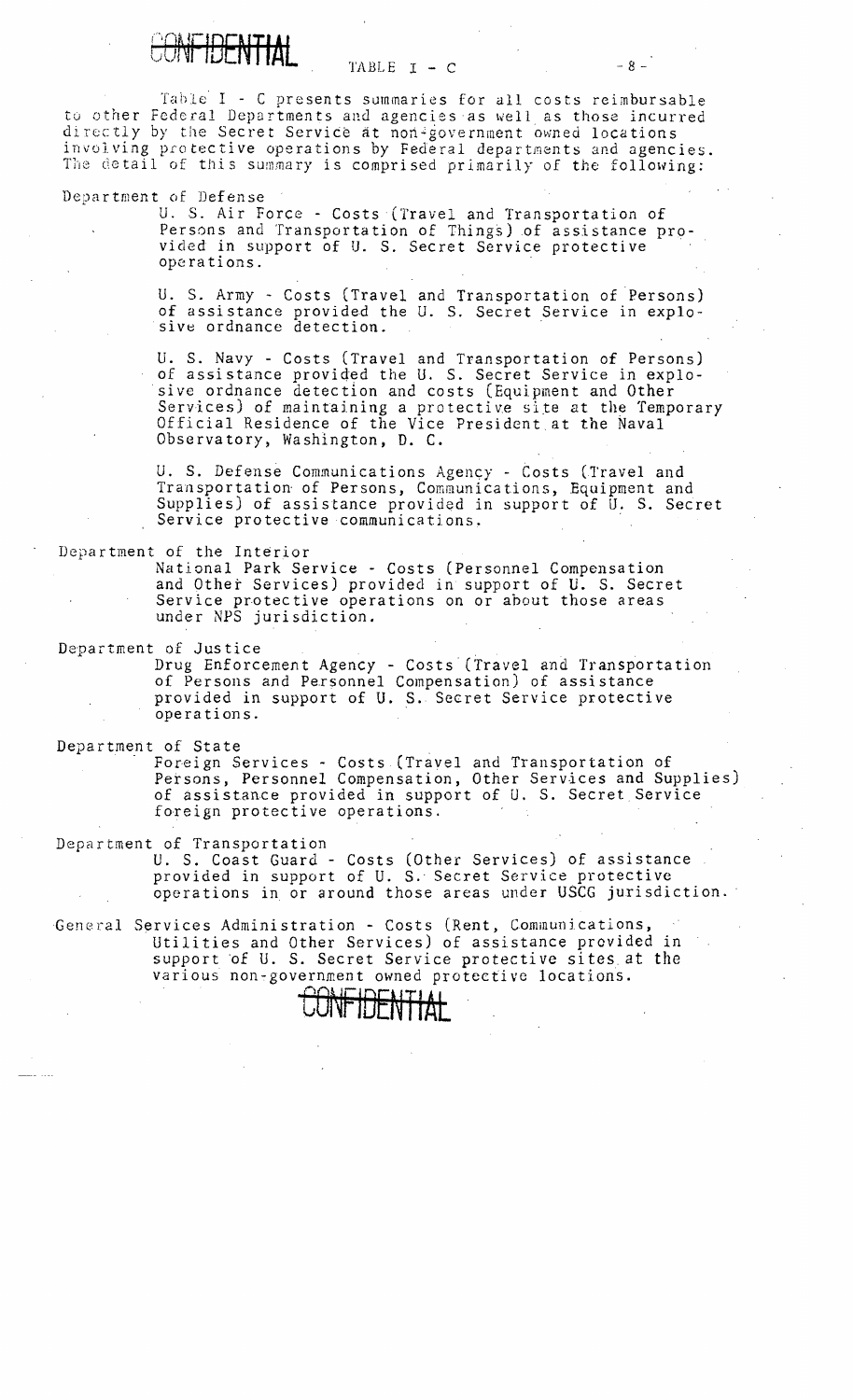AN ALEANA

 $-9 -$ 

Department of the Treasury

U. S. Secret Service - Costs (Rent, Communications, Utilities<br>Equipment and Other Services) of maintaining a protective<br>site at the various non-government owned protective locations<br>and costs (Personnel Compensation and Be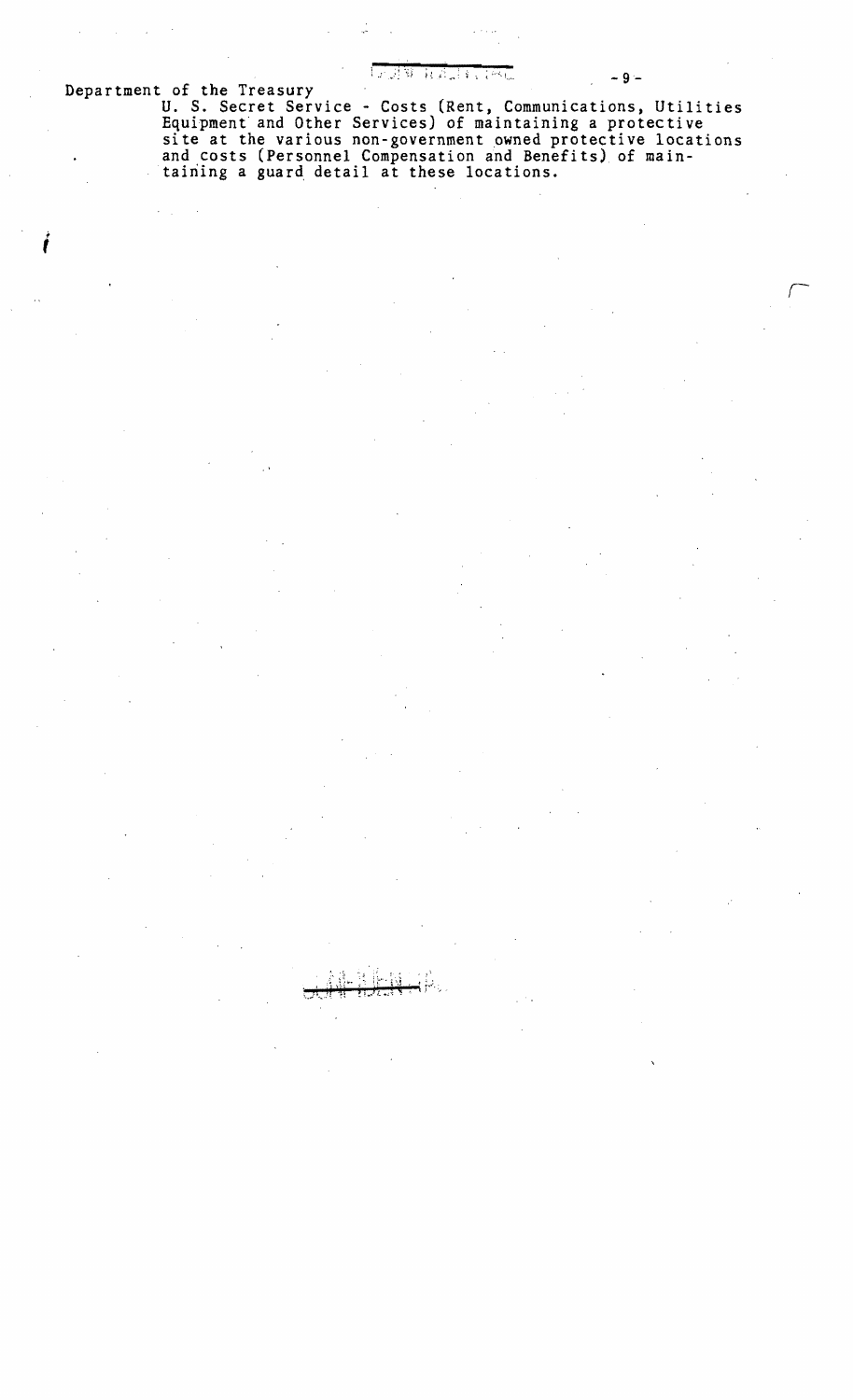## Introduction

Section II presents a detailed analysis of those costs incurred at non-government owned locations involving protective j operations by protectee and major object class.

# ALALLA E CORPORA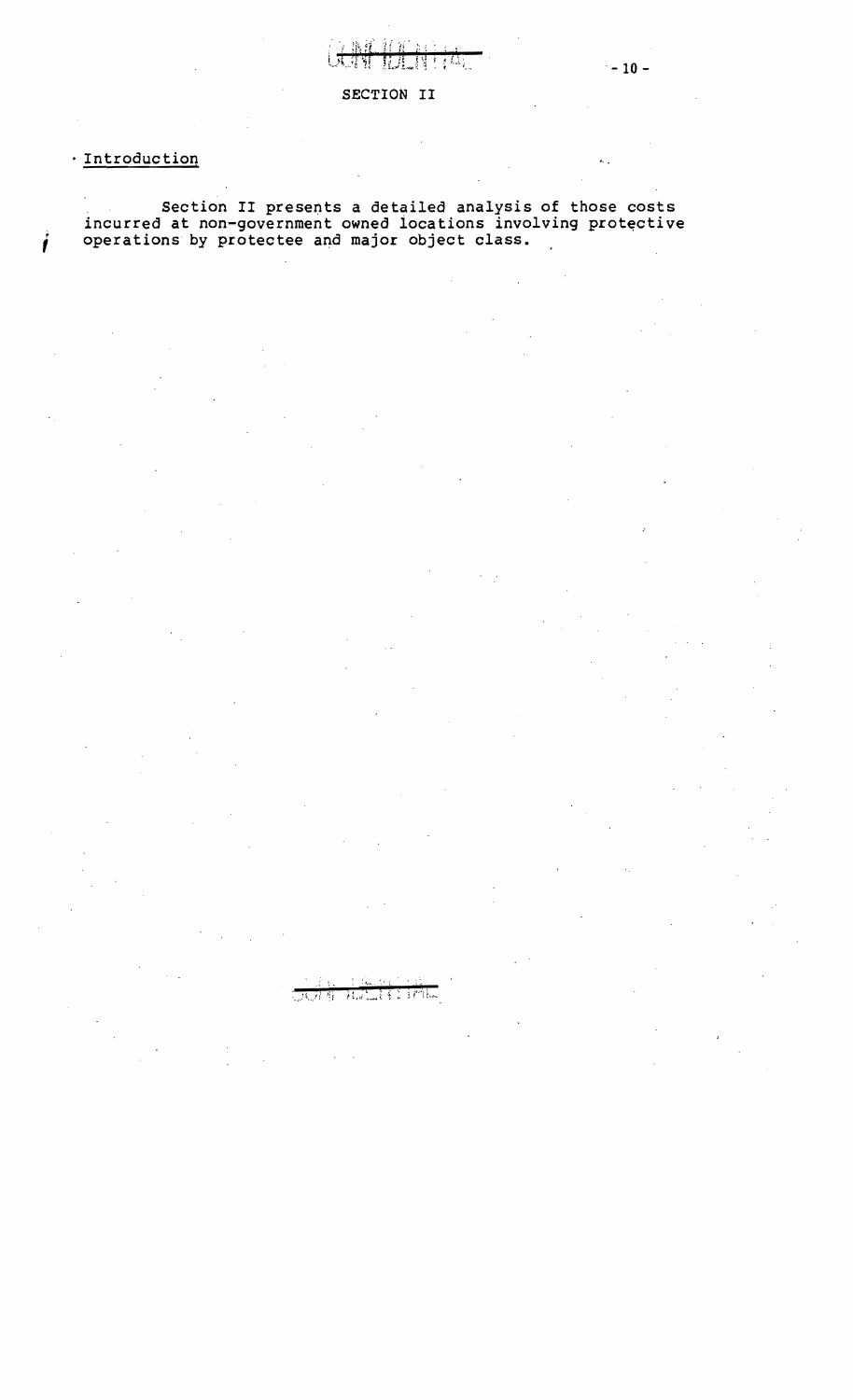| <b>CONFIDENTIA</b>     |            | Costs Incurred                            | Period October                                            | $\mathbf{\hat{z}}$                                    | Location During the              | at Non-Government Owned Locations Involving Protective Operations<br>01, 1977 through March 31,  | 1978                                                     |                                          |                                                                    |                                |
|------------------------|------------|-------------------------------------------|-----------------------------------------------------------|-------------------------------------------------------|----------------------------------|--------------------------------------------------------------------------------------------------|----------------------------------------------------------|------------------------------------------|--------------------------------------------------------------------|--------------------------------|
|                        |            | Appropriation of<br>* Protective<br>Costs | the U.<br>of Operations<br>Sites                          | FY 1978<br>Charged to<br>New<br>$\ddot{\circ}$<br>and | Secret Service<br>đ<br>Bquipment |                                                                                                  |                                                          | Table II-A                               |                                                                    |                                |
| Location               |            | Total Costs                               | Federal<br>Costs                                          | Incurred by and<br>Reimbursable to Other<br>Agencies  | Costs Incurred<br>à<br>ຜ່<br>s   | Secret Service                                                                                   | Equipment<br>from<br>Cost<br>Stock<br>$\frac{1}{\sigma}$ | Restoration<br><b>Estimated</b><br>Costs | Value of New<br>Estimated<br>Equipment<br>Stock<br>Recovery<br>and | Recovered<br>Equipment         |
|                        | Obligated  | Expended*                                 | Obligated                                                 | Expended*                                             | Obligated                        | <b>Expended*</b>                                                                                 |                                                          |                                          |                                                                    |                                |
| President Carter-Ga.   | 168,297    | 140,814                                   | ÷<br>9,50                                                 | 4,764                                                 | 158,793                          | 136,050                                                                                          | 17,796                                                   | 1<br>$\circ$<br>$\mathbf{I}$             | 26,273                                                             | ı<br>$\bullet$<br>$\mathbf{I}$ |
| Jack Carter-Ga         | 70,113     | 60,897                                    | 2,535                                                     | 1,690                                                 | 67,578                           | 59,207                                                                                           | ı<br>$\bullet$<br>$\mathbf{f}$                           | 1<br>0<br>f                              | 511                                                                | ı<br>$\circ$<br>$\bullet$      |
| Eisenhower-Pa.<br>Mrs. | 55,571     | 48,651                                    | 2,316                                                     | 1,544                                                 | 53,255                           | 47,107                                                                                           | ŧ<br>$\circ$<br>$\mathbf{I}$                             | ı<br>0<br>ł                              | 4<br>Ò<br>ı                                                        | 1<br>0<br>I                    |
| ⊣<br>Mr. Pord-Ca       | 66,363     | 63,137                                    | 3,063                                                     | 1,021                                                 | 63,300                           | 62,116                                                                                           | 1<br>۰<br>ł                                              | ł<br>0<br>$\mathbf{I}$                   | 1<br>$\bullet$<br>ł                                                | 18,565                         |
| Ford-Ca.<br>Mr.        | 41,286     | 6,547                                     | 24,000                                                    | ł<br>$\bullet$<br>f,                                  | 17,286                           | 6, 547                                                                                           | 21,118                                                   | 2,000                                    | 21,118                                                             | $\mathbf{I}$<br>0<br>ł.        |
| Mrs. Johnson-Tx.       | 112,344    | 97,433                                    | 5,184                                                     | 1,958                                                 | 107,160                          | 95,475                                                                                           | ł<br>$\circ$<br>ł                                        | ı<br>0<br>ŧ                              | ļ<br>$\circ$<br>ł                                                  | ŧ<br>Ó<br>ł                    |
| Mr. Nixon-Ca.          | 154,155    | 132,790                                   | 15,760                                                    | 10,511                                                | 138,395                          | 122,279                                                                                          | 2,241                                                    | ı<br>o<br>I                              | 3,100                                                              | ļ<br>$\bullet$<br>ı            |
| Mrs. Truman-Mo         | 29,779     | 24,844                                    | 35<br>$\frac{1}{2}$                                       | 817                                                   | 28,544                           | 24,027                                                                                           | 408                                                      | ı<br>0<br>ł.                             | 706                                                                | 0<br>ŧ                         |
| This Period<br>Total   | 697,908    | 575,113                                   | 5<br>63,51                                                | 22,305                                                | 634,311                          | 552,808                                                                                          | 41,563                                                   | 2,000                                    | 51,708                                                             | 18,565                         |
| Cash Disoursements     | $\ddot{ }$ | of permanent<br>18, 1978.                 | discontinued upon completion<br>Temporary Protective site | residence, March                                      | $\ddot{\mathbf{a}}$              | for permanent protection (con-<br>struction completed March 18,<br>Residence primarly designated |                                                          | 1978)                                    |                                                                    |                                |

 $-11-$ 

丰